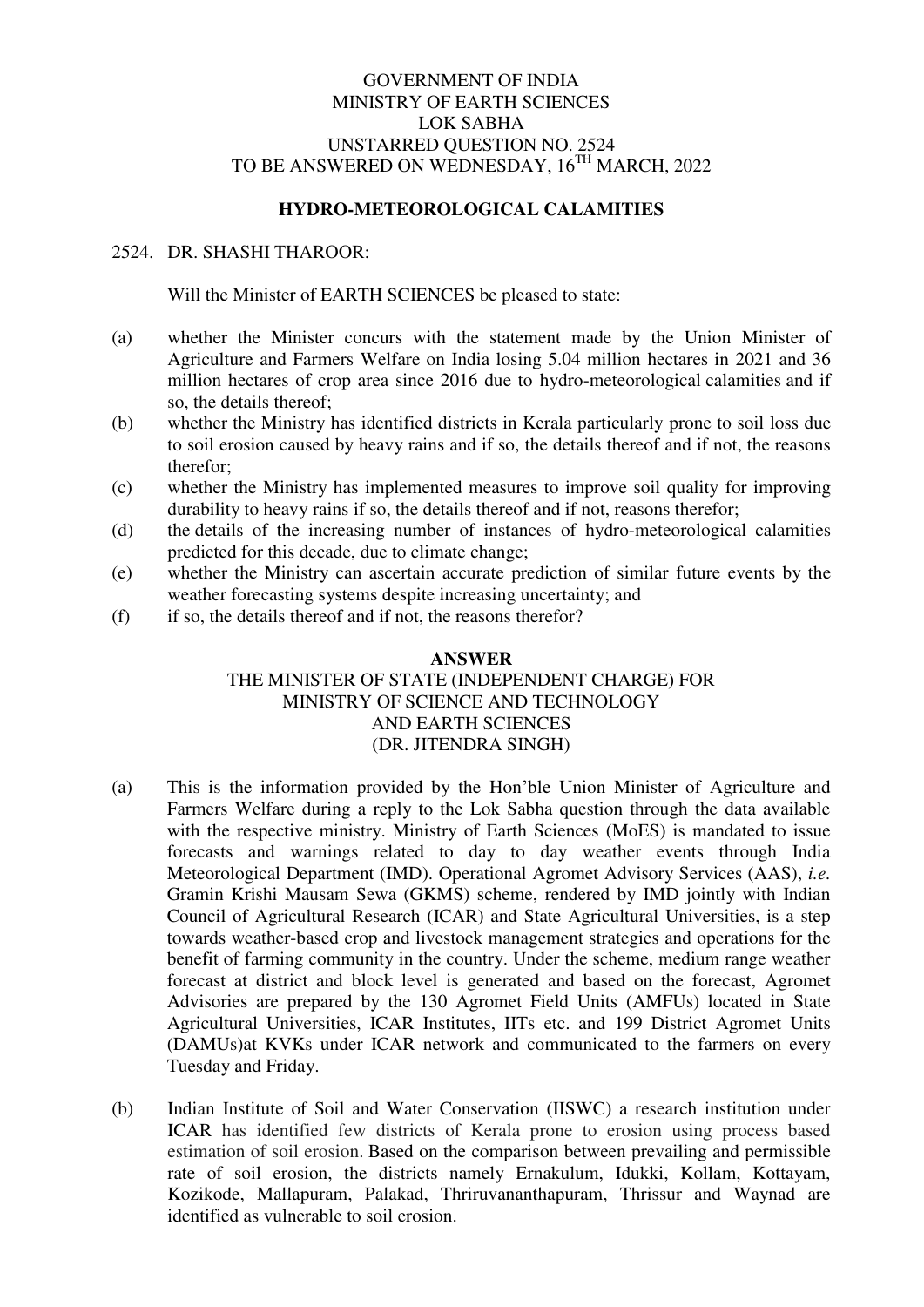(c) Ministry of Earth Sciences (MoES) has not implemented measures to improve soil quality for improving durability to heavy rains However, Government of Kerala had published various information on Kerala soils and is available at

<http://www.keralasoils.gov.in/index.php/2016-04-27-09-26-39/soils-of-kerala#red-soils>

- (d) As per the latest IPCC reports, global warming is likely to continue and there is high probability for these extreme events to increase. The trends of various extreme weather events over Indian region are computed and are given in figures (1 &2 ) in Annexure-I. It contains the ratio of severe cyclonic stormto the total cyclonic storms over the North Indian Ocean for the period 1891 to 2020 (Fig.1) and the trend of heavy rainfall events occurred during monsoon season (JJAS) for the period 1989 to 2018 (Fig.2).
- (e)–(f) Yes Sir. During the past few years, IMD has been continuously improving weather prediction services in terms of accuracy, lead time and associated impact. The forecasts and warnings are issued by IMD at the national, State and district levels. It has a network of State Meteorological Centres for better coordination with State and district level agencies. With the upgradation of observations and prediction system, noticeable improvements have been made in the recent past in the skill of prediction, especially with respect to heavy-rainfall, heat-wave, thunderstorm and cyclones.

The weather forecast accuracy is verified by IMD and errors and skill scores are calculated seasonwise and annually. Details of improvement in Weather Forecast Accuracy are follows:

- Probability of Detection (POD) for heavy rainfall warning with 24 hr lead period is 74% in 2021, which has improved by 51% in year 2021 as compared to their skill between 2002-20. False Alarm Rate (FAR) and Missing Rate (MR) are 26% in 2021, which has improved by 21% & 53% respectively in year 2021 as compared to their skill between 2002-20. **(Fig.-3 in Annexure-I)**
- Probability of Detection (POD) for heat wave warning with 24 hr lead period is  $97\%$ in 2021, which has improved by 15% as compared to their skill between 2014-20. False Alarm Rate (FAR) and Missing Rate (MR) are 2% & 3% respectively in 2021, which has improved by 63% & 82% respectively as compared to their skill between 2014-20. **(Fig.-4 in Annexure-I)**
- The annual average Tropical Cyclone (TC) landfall point forecast errors in 2021 have been 16.4 km, 10.6 km and 19.8 km respectively for 24, 36 and 48 hrs against the past five year (2016-2020) average error of 31.9 km, 43.7 km and 61.5 km based on data of 2016-2020. Considering the diameter of the central region (eye) as 10-15 km, there was almost zero error in landfall point forecasts of cyclone in 2021 upto 48 hours in advance.
- The annual average TC track forecast errors in 2021 have been 63 km, 91 km and 164 km respectively for 24, 48 and 72hrs lead period against the past five year (2016-2020) average error of 77, 117 and 159 km based on data of 2016-2020. **(Fig.-5 in Annexure-I)**
- The TC track forecast skills compared to climatology and persistence forecast have been 75%, 82% and 68% respectively for the 24, 48 and 72 hrs lead against the long period average (2016-2020) skill of 64%, 76% & 78% respectively. **(Fig.-5).**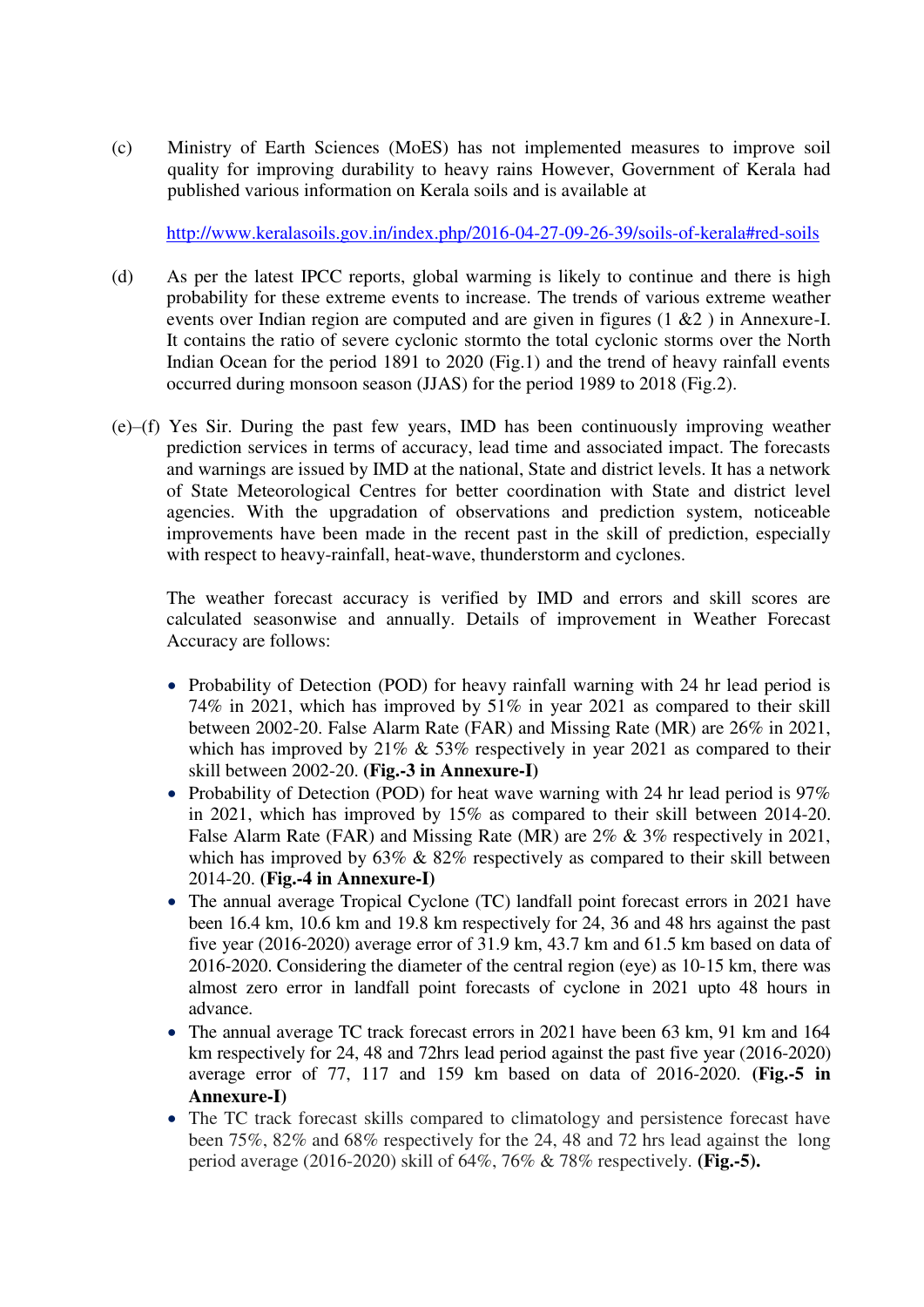- The annual average absolute error(AE) in the TC intensity (wind) forecast has been 6.2 knots, 9.5 knots and 10.8 knots (108 nautical miles per hour) respectively for 24, 48 and 72 hrs lead period of forecast against the past five year(2016-2020) average error of 7.9, 11.4 and 14.1 knots. The skill in intensity forecast as compared to persistence forecast was 63.2%, 78.4% and 85.6% against the long period average (2016-20) skill of 52.2, 72.1 and 75.1 for 24, 48 and 72 hours lead period. **(Fig.-5)**
- Probability of Detection (POD) for thunderstorm warning with 24 hr lead period is 86% in 2021 against 31% in 2016. **(Fig.-6 in Annexure-I)**
- Probability of Detection (POD) for thunderstorm warning with 3 hourly nowcast during March to June 2021 has been 79%.

 Moreover, various new initiatives, as mentioned below, have been undertaken by IMD, MoES for betterment of prediction and dissemination of warnings of extreme weather events that may cause natural disasters.

- 1. The observational network of the department has been enhanced with installation of more number of Automatic Weather Stations (AWSs) and Automatic Raingauges (ARGs) across the country.
- 2. Thirty three Doppler Weather Radars (DWRs) are operational across the country with 4 DWRs being commissioned in January 2022 at New Delhi, Leh, Mumbai and Chennai. Doppler Weather Radars provide adequate warning in the event of approach of Cyclonic Storms, Monsoon Depressions, Thunderstorms etc. DWR network also provides vital information for nowcasting purposes on mesoscale convective weather developments anywhere in the country.
- 3. Multi-Mission Meteorological Data Receiving & Processing System has been established and dedicated to the nation for augmentation of satellite derived products.
- 4. 203 new raingauge stations have been added in the District-wise Rainfall Monitoring Scheme taking the total number of stations to 4940.
- 5. Location specific forecast for 7 days and nowcast for next 3 hours have been extended to 1164 and 1089 stations respectively covering 739 districts in the country.
- 6. NWP Model based gridded rainfall data are provided to Central Water Commission for their flood forecasting model for all 153 river catchments and Extended Range model products for 10 river basins alongwith quantitative precipitation forecast for all river catchments valid upto next five days.
- 7. With operationalization of Flash Flood Guidance system, generation and issue of Flash Flood Guidance has commenced for all watersheds of the country.
- 8. Impact based forecast is already in practice for cyclone. The same is extended to heavy rainfall and heatwaves.
- 9. Common Alert Protocol (CAP) has been implemented as per WMO standard for severe weather warning. It is being utilized for Global Multi-Hazard Alert System of WMO.
- 10. The multi-model ensemble (MME) based Extended range prediction system and long range forecasting system have been developed and implemented in IMD.
- 11. IMD has launched seven of its services (Current Weather, Nowcast, City Forecast, Rainfall Information, Tourism Forecast, Warnings and Cyclone) with '**UMANG**' mobile App for use by public. Moreover, IMD had developed mobile App '**MAUSAM**' for weather forecasting, '**Meghdoot**' for Agromet advisory dissemination and '**Damin**i' for lightning alert. The common Alert Protocol (CAP) developed by NDMA is also being implemented for dissemination of warning by IMD.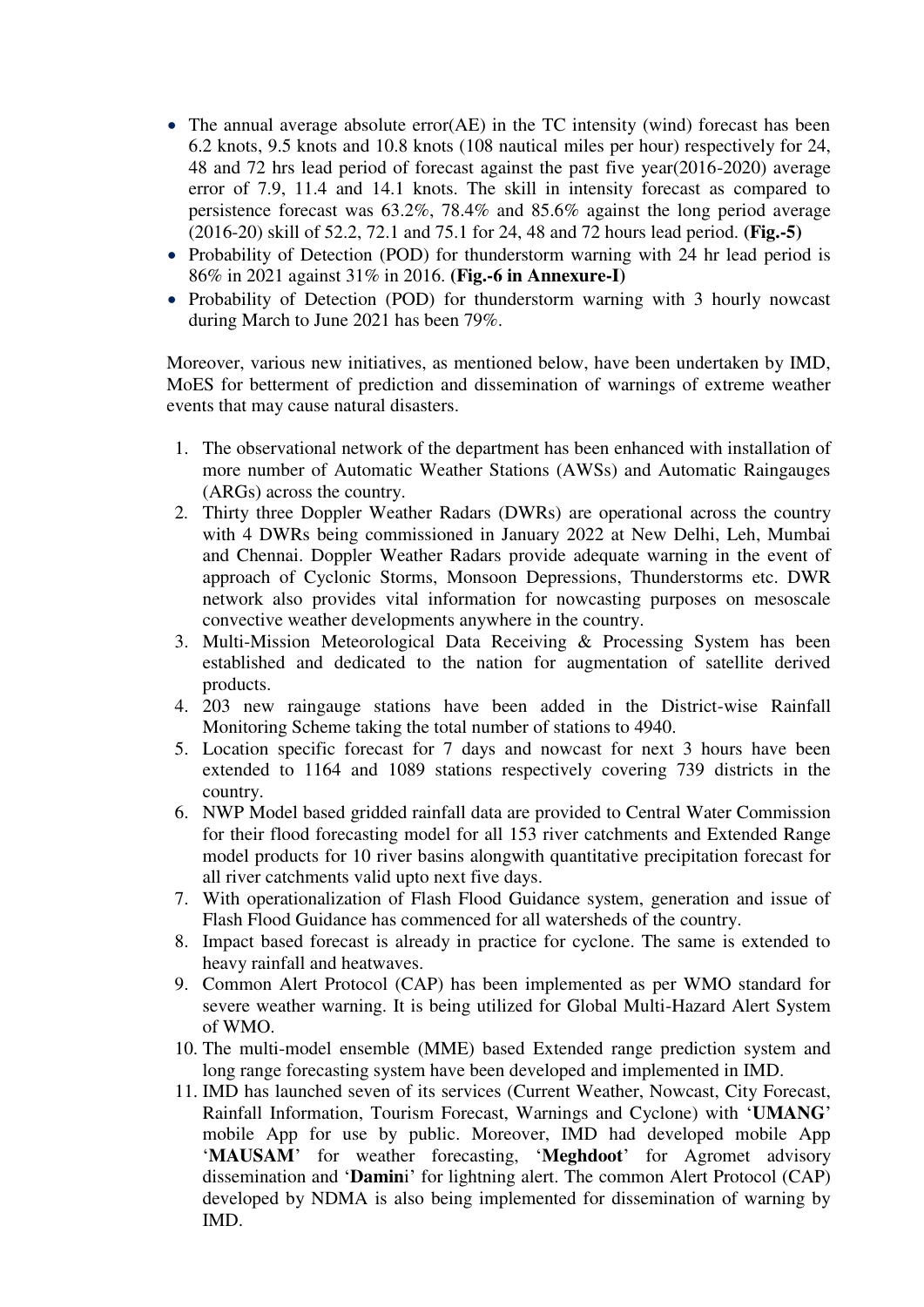

Fig. 3: Heavy rainfall warning skill during 2021(FAR (False Alarm Rate), MR(Missing Rate), PoD (Probability of Detection) and CSI (Critical Success Index).IMD has high skill for heavy rainfall warning upto Day 5 as POD for Day 5 is more than 50%.



Fig.4: All India Summer months (April to June) 2021vs 2014-20 heat wave skill scores